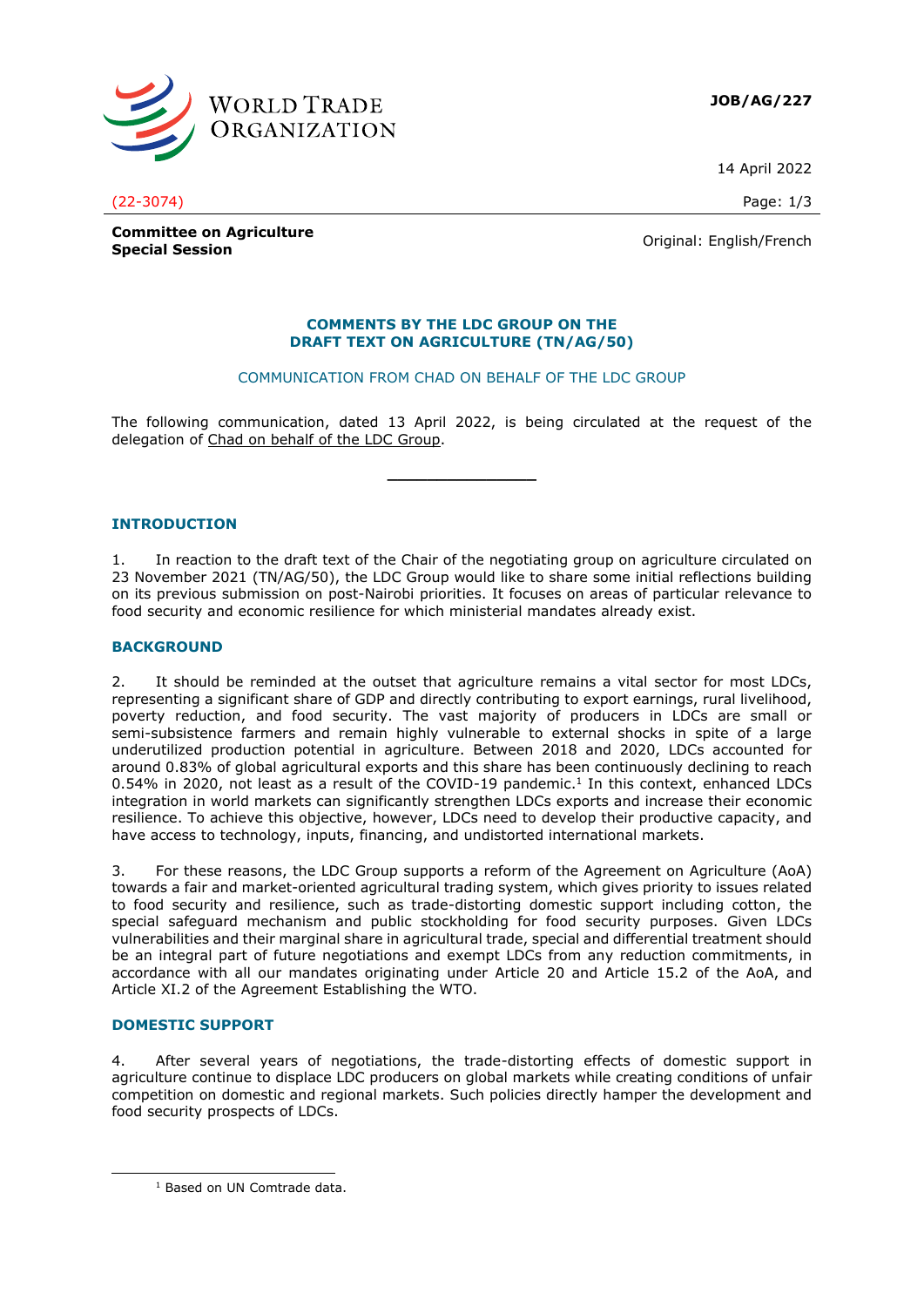5. At this juncture, there is no agreed principle and parameter on the trade-distorting domestic support reduction and the positions on agricultural negotiations remain broadly divergent. Therefore, the LDC Group is of the view that agricultural negotiations should result in substantial cuts in trade-distorting domestic support and reduce existing asymmetries in domestic support entitlements, with a particular focus on products of specific export interest to LDCs.

6. The LDC Group welcomes the references to special and differential treatment (SDT) in paragraph 12 and the principle that Members who distort trade the most shall contribute more in the reform process under paragraph 13. Based on this recognition, the text should explicitly specify that LDCs will not be expected to undertake any reduction commitments as a result of future disciplines on domestic support.

7. The LDC Group welcomes the reference to a clarification of Green Box criteria under paragraph 16. The text should nonetheless explicitly state that this clarification should ensure that such measures have no or at most minimal trade-distorting effects.

8. Domestic support provided to low-income or resource-poor farmers under Article 6.2 shall not be subject to further limitations nor included in the calculation of trade-distorting domestic support. The reference to reviewing Article 6.2 criteria shall be removed from paragraph 16 of the draft text.

# **EXPORT RESTRICTIONS**

9. Export restrictions are an important policy tool for LDCs in times of price volatility or risks of critical food shortages on the domestic market. At the same time, as net food-importing countries, LDCs are also vulnerable to price volatility resulting from shortages on the world market.

10. For this reason, Members other than LDCs and net food-importing developing countries (NFIDC) should refrain from imposing export prohibitions or restrictions within the meaning of Article XI:1 of the GATT 1994 with respect to basic food products, when such products are requested or purchased by LDCs for their domestic use.

The Group also supports the special and differential treatment provision envisaged in paragraph 29 of the draft text to exclude LDCs or NFIDCs from the notification obligations listed in paragraph 28.

Similarly, any future disciplines in this area should fully take into account the specific needs of LDCs including through effective SDT provisions.

## **COTTON**

13. The LDC Group recalls the importance of fully implementing the commitments contained in the Nairobi Ministerial Decision on Cotton in the three pillars of market access, domestic support and export competition.

14. The Group also stresses the need to continue negotiations on domestic support for cotton in accordance with mandates agreed by Ministers in Hong Kong, Bali and Nairobi to tackle cotton in an ambitious, expeditious and specific manner. These negotiations should result in substantive cuts with a view to eliminating all forms of trade-distorting domestic support affecting cotton markets.

15. As an interim step, Members should agree at the  $12<sup>th</sup>$  Ministerial Conference, to:

- a. Freeze their trade-distorting support on cotton at 2019-2020 levels and refrain from introducing new such subsidies, while a negotiated solution is being sought, and
- b. Negotiate, by the 13<sup>th</sup> WTO Ministerial meeting, specific modalities to cap and progressively eliminate all forms of cotton trade-distorting support taking into account the unique challenges faced by cotton-producing Members, including developing countries and LDCs.